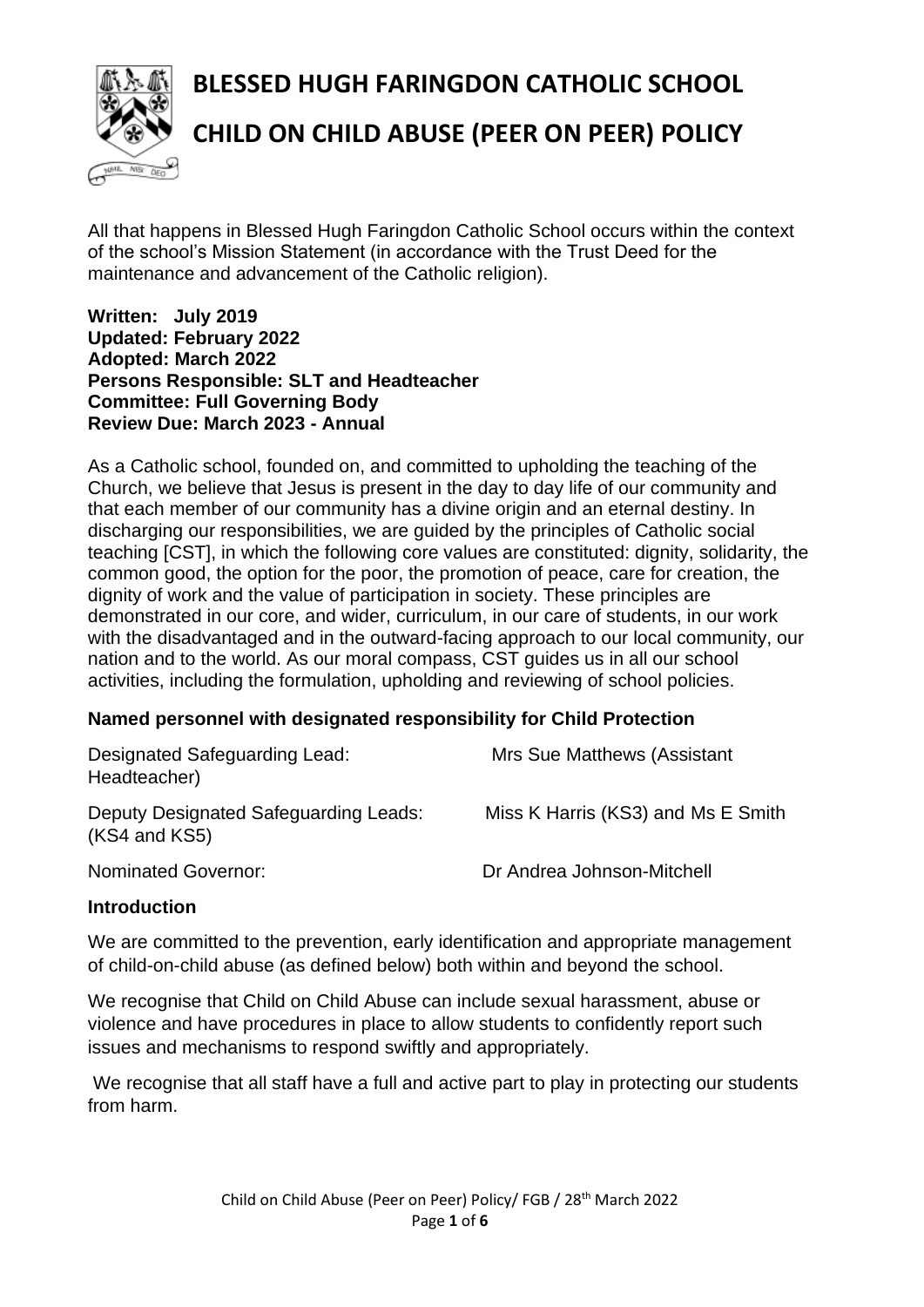This policy applies to all Governors, all staff (teaching and support staff), temporary and supply staff, volunteers, and staff working on the site employed by other services and agencies and those working with children and families in the community.

This policy is in line with the statutory guidance on child-on-child abuse as set out in Keeping Children Safe in Education September 2019.

'All staff should be aware of indicators of abuse and neglect so they are able to identify cases of children who may be in need of help or protection. If staff are unsure, they should always speak with the Designated Safeguarding Lead (or Deputy)' - KCSIE September 2019 '.

The Designated Safeguarding Lead, is responsible for:

• Adhering to the procedures with regard to referring a child if there are concerns about possible child-on-child abuse.

• Ensuring written records of child-on-child abuse and concerns about a child are kept even if there is no need to make an immediate referral for action;

• Ensuring that all such records are kept confidentially and securely and are separate from student records

• Ensuring, directly and indirectly, that students have a full and complete understanding of what constitutes appropriate behaviour towards other children.

**Purpose and Aim:** Young people may be harmful to each other in ways which would be classified as child-on-child abuse. This policy explores the many forms of child-onchild abuse and includes planned and supportive responses to the issues.

Abusive behaviour can happen to students. It is important to be clear:

- What abuse is/ looks like
- How it can be managed
- What support/ intervention can be put in place
- What preventative strategies may be established.

The school recognises the gendered nature of child-on-child abuse (i.e. that it is more likely that girls will be victims and boys perpetrators), but that all such abuse is unacceptable and will be taken seriously.

Abuse issues can sometimes be gender specific (girls being sexually touched, boys being subject to hazing type violence). It is important to consider the forms abuse may take and the subsequent actions required.

**Types of Abuse:** There are many forms of abuse that may occur between peers and this list is not exhaustive.

**Physical Abuse:** Hitting, kicking, nipping, shaking, biting, hair pulling, or otherwise causing physical harm to another person. There may be many reasons why a child harms another and it is important to understand why a young person has engaged in such behaviour, including accidently, before considering the action or sanction to be undertaken.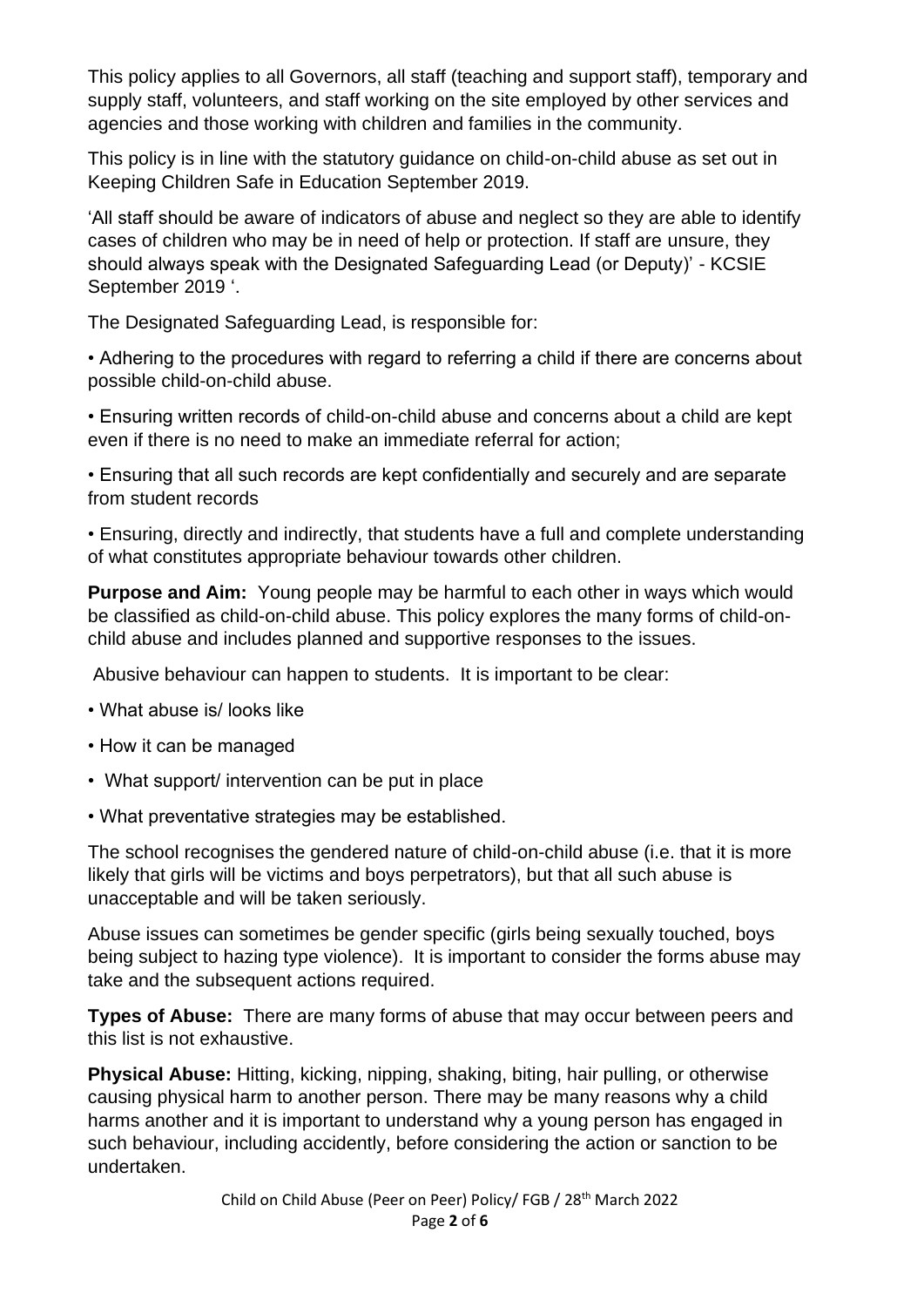**Sexual, Harassment, Abuse and violence:** Inappropriate sexual language, name calling, inappropriate role play, touching, assault etc. Sexually harmful behaviour from young people is not always contrived or with the intent to harm others and we work to educate students on appropriate behaviours and interactions towards each other. There may be many reasons why a young person engages in sexually harmful behaviour, and it may be just as distressing to the young person who instigates it as well as the young person it is intended towards. We take robust steps to unpick and address such concerns working with external agencies, the police and parents as appropriate to the individual case.

**Bullying:** physical, name calling, spreading rumours, making threats. It may be connected to gender, religion, race, sexual orientation or even hair colour, etc. Bullying is unwanted, aggressive behaviour that involves a real or perceived power imbalance. The behaviour is repeated, or has the potential to be repeated, over time. Both young people who are bullied and who bully others may have serious, lasting problems. Cyberbullying is the use of electronic media and instant messaging, e-mail, chat rooms or social networking sites to harass, threaten or intimidate someone for the same reasons as stated above. bullying can become criminal behaviour under the Malicious Communications Act 1988 or the Communications Act 2003, Section 127.

**Youth Produced Sexual Imagery in Schools:** Sending/ receiving sexually explicit text, images or video. This includes sending nude or semi-nude selfies. Pressurising a child into sending nude pictures is a form of sexual abuse. Having possession of, or distributing, indecent images of a person under 18 is an offence under the Sexual Offences Act 2003. Outside of the immediate support young people may require in these instances, school will have no choice but to involve the police to investigate these situations.

Staff should be conversant with the school's E-Safety and Safeguarding Policies.

**Initiation/Hazing**: a form of initiation ceremony used to induct newcomers into an organisation such as a sports team etc. This takes a number of different forms, from relatively mild rituals to severe and sometimes violent ceremonies. The idea behind this practice is that it welcomes newcomers by subjecting them to a series of trials, which promote a bond between them. After the hazing is over, the newcomers also have something in common with older members of the organisation, because they all experienced it as part of a rite of passage. Many rituals involve humiliation, embarrassment, abuse, and harassment.

**Prejudiced Behaviour:** a range of hurtful behaviour, physical or emotional or both, which causes someone to feel powerless, worthless, excluded or marginalised, and which is connected with prejudices around belonging, identity and equality in wider society. In particular, prejudices to do with disabilities and special educational needs, ethnic, cultural and religious backgrounds, gender, home life, (for example in relation to issues of care, parental occupation, poverty and social class) and sexual identity (homosexual, bisexual, transsexual).

**Teenage Relationship Abuse: a** pattern of actual or threatened acts of physical, sexual, and/or emotional abuse, perpetrated by an adolescent (between the ages of 13 and 18) against a current or former partner. Abuse may include insults, coercion, social sabotage, sexual harassment, threats and/or acts of physical or sexual abuse. The

> Child on Child Abuse (Peer on Peer) Policy/ FGB / 28th March 2022 Page **3** of **6**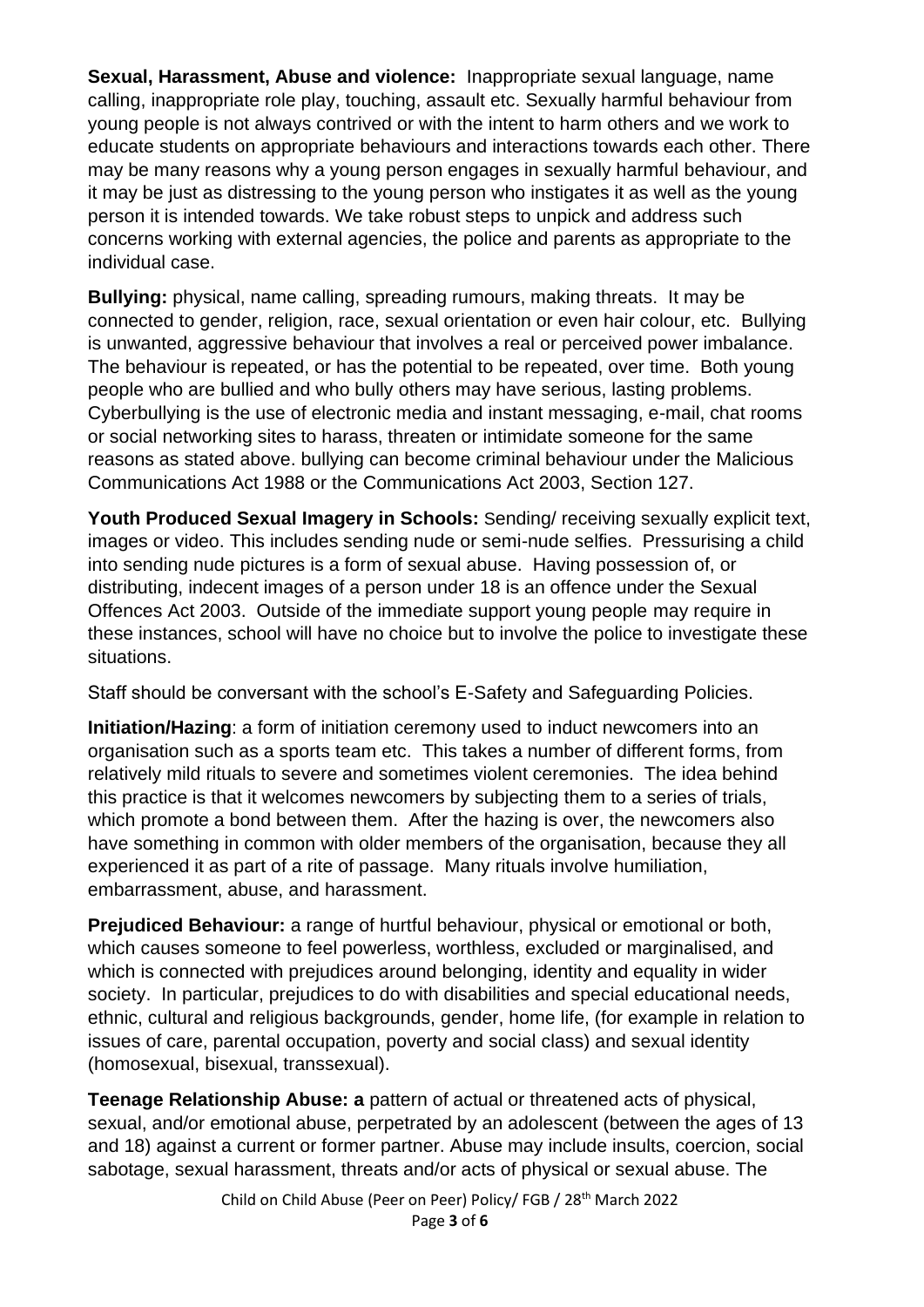abusive teen uses this pattern of violent and coercive behaviour, in a heterosexual or same gender relationship, in order to gain power and maintain control over the partner.

Children's experiences of abuse and violence are rarely isolated events, and they can often be linked to other things that are happening in their lives and spaces in which they spend their time. Any response to child-on-child abuse therefore needs to consider the range of possible types of child-on-child abuse set out above and capture the full context of children's experiences. This can be done by adopting a Contextual Safeguarding approach and by ensuring that our response to such incidents takes into account any potential complexity.

Contextual Safeguarding is an approach which:

• Recognises children's experiences of significant harm in extrafamilial contexts, and seeks to include these contexts within prevention, identification, assessment and intervention safeguarding activities;

• Recognises that, as children enter adolescence, they spend increasing amounts of time outside of the home in public environments (including on the internet) within which they may experience abuse; and

• Considers interventions to change the systems or social conditions of the environments in which abuse has occurred.

**School Response to child-on-child abuse:** All staff within school need to be able to recognise potential child-on-child abuse and report it to the DSL/DDSLs bearing in mind the following:

- It is important to deal with situations quickly and sensitively.
- Prompt information gathering is important to avoid key points being forgotten.
- Sensitivity is needed the word 'perpetrator' can create a blame culture and leave a student labelled.
- Staff should not be prejudiced, judgemental, dismissive or irresponsible in dealing with sensitive matters.

# **The DDSL will:**

- Gather the facts
- Speak to all the young people involved separately to gain a statement of facts from them and use consistent language and open questions for each account. The easiest way to do this is not to have a line of questioning but to ask the young people to tell you what happened.
- Only interrupt the young person from this to gain clarity with open questions including:
	- o What happened?
	- o Who observed the incident?
	- o What was seen?
	- o What was heard?
	- o Did anyone intervene?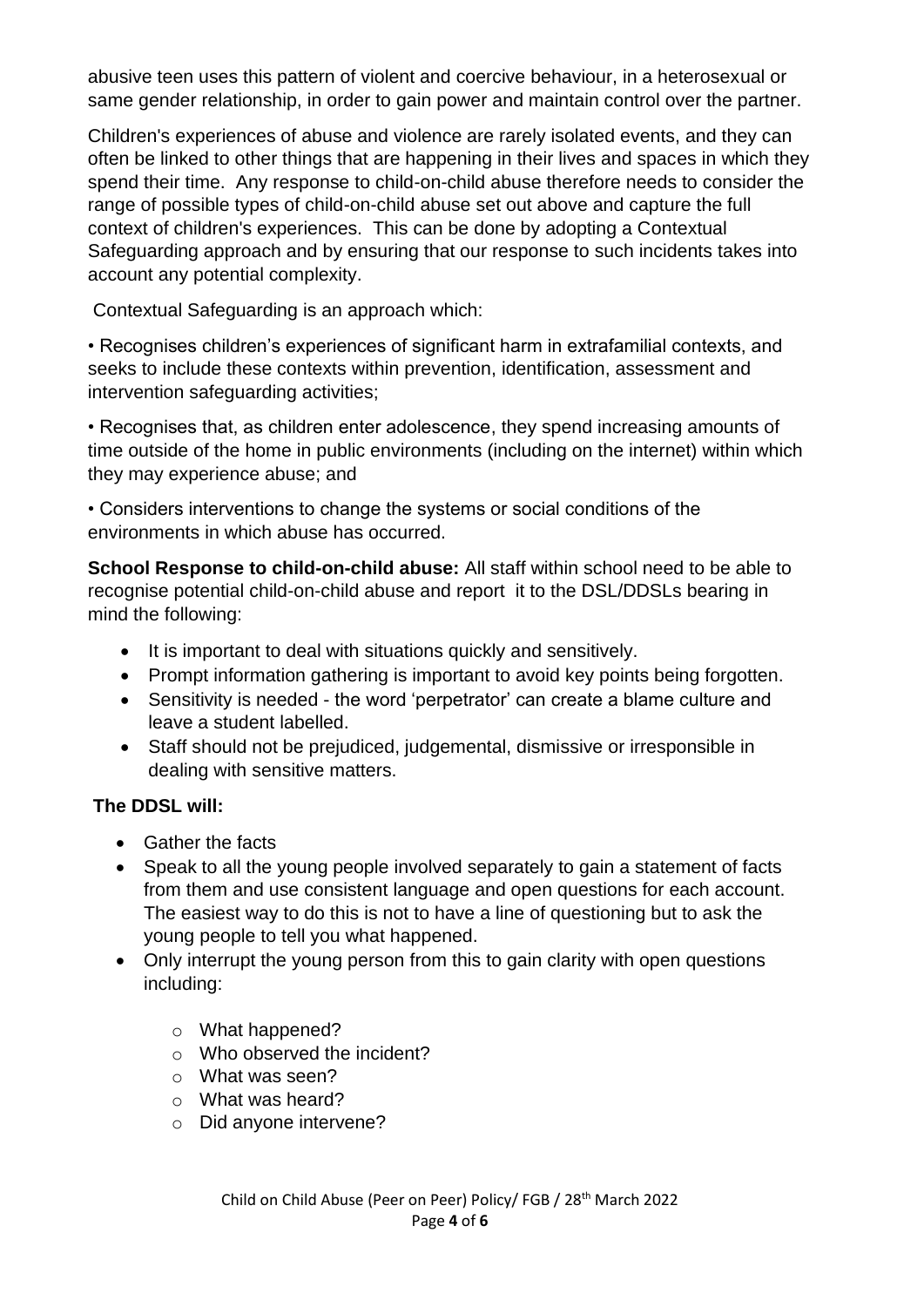- In our school, students are encouraged to produce a written statement. These should be collected from all parties and attached to the main report.
- Consider the Intent (Risk Assess): Has this been a deliberate or contrived situation for a young person to be able to harm another? Include your justified professional perspective in your report.
- Decide on the next course of action in discussion with the DSL. The situation may be one that is covered within the school's formal policies. If so, the guidance within them will be followed.

**Action, follow-up and informing parents:** Actions should be appropriate and in line with the school's behaviour policy which includes a use of sanctions. It is important that situations are further monitored to ensure all students involved remain safe and protected. It will normally be appropriate to keep parents informed of how a matter has been resolved.

## **Further points to consider:**

- What is the age of the students involved?
- Is there any significant age difference between those involved?
- Where did the incident or incidents take place?
- Do all students give the same explanation of the incident?
- Do the students know/understand what they have been doing?
- Is the behaviour deliberate and contrived?

• Does the student have an understanding of the impact of their behaviour on the other person?

• Has the behaviour been repeated to an individual on more than one occasion?

**Supporting Students**: The support required by all students involved will depend on those young people. We will work to find the most appropriate forms of support for them. This support may include:

•Therapeutic interventions/referral to the School Counsellor or a Mental Health First Aider

- One to one support via a mentor (in-house)
- Support via family and friends
- Support from external services (CAMHS, Children's Services, Victim Support etc)
- Restorative justice
- Input into relationship development.

**Preventative Strategies**: Whilst we recognise that child-on-child abuse can and will occur in our school, the school continually works towards being a place of safety. Our ethos, pastoral system, the use of PSHE, assemblies, our behaviour system and the continued responsiveness of students and parents all enable us to build an environment